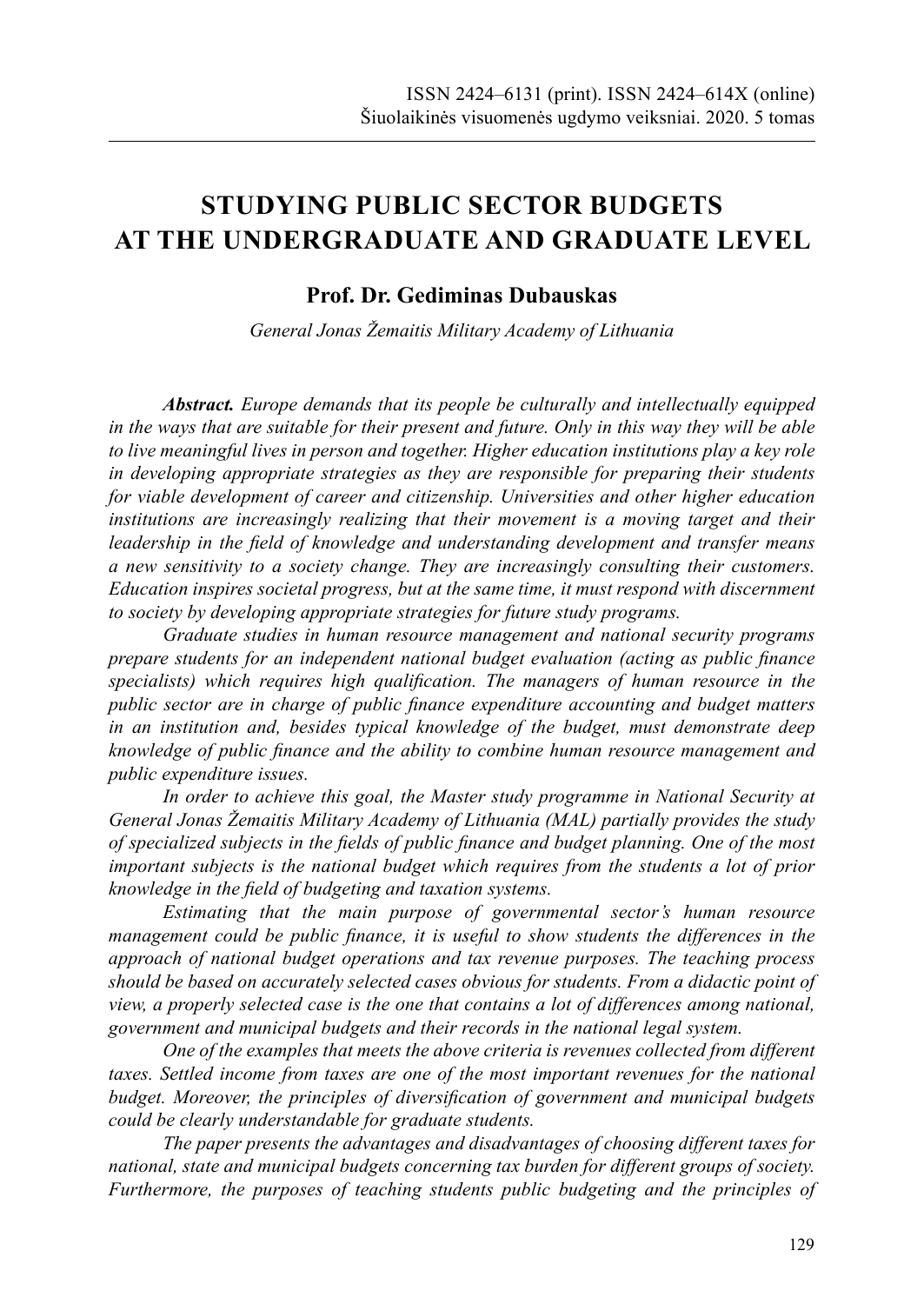*taxation are discussed. Amid the many preferences, the most important one could be a pattern that clearly shows different approaches to budget expenditures and tax diversification as an interrelated issue that is the amount of budget expenditures strictly correlating with taxable and non-taxable income in the public finance and depending on the budget legislation. Certainly, the indication of such relations is the essence of public finance budgeting.*

*Practical applications are constructed from years of practice in teaching public finance, national and municipal budgets. Taxation theories were also indicated by the results of a survey carried out in a group of students studying public finance in the last academic year.*

*Keywords: national budget, public finance, financial literacy, government spending, graduate studies.*

## **Introduction**

A wide range of teaching techniques are used by universities. A set of teaching techniques strongly depends on the instructional form of education (personal education, correspondence education or distance learning). In addition to the ubiquitous lecture, consultations revealed the following list (which is not exhaustive): seminars (small group teaching), tutorials, research seminars, exercise classes or courses, workshops (classroom-based practical classes), problem-solving sessions, laboratory teaching, etc.

Master studies in management and other programs develop students' competence for independent financial management using research seminars and workshops (Spigarska, 2017). The economic image of each state could be represented by revenues and expenditures of the government also described as a national budget. The economic assessment of the state is based on the share of national budget revenue and expenditure from the gross domestic product. Nations moving from planned to market economy face unique challenges in many areas, including taxation and public finance. The methods of collecting the revenue required to finance government services varied widely within the centrally planned authoritarian system.

Recently, Lithuania has been spending more resources than revenues, thus forcing the country to borrow which does not benefit its prosperity. In this context, the revenue and expenditure of the government budget is a relevant issue as it concerns not only leaders of the state but also ordinary citizens (Ministry of Finance of the Republic of Lithuania, 2018).

A government budget is the main instrument through which governments collect resources from the economy in a sufficient and appropriate manner and allocate them responsively, efficiently and effectively. Public finance management is an instrument of government policy. The economic profile of each state is the revenue and expenditure otherwise described as the national and governmental budget (Djurovic-Todorovic, 2009). The economic assessment of the state is based on the share of national budget revenue and expenditure to domestic product.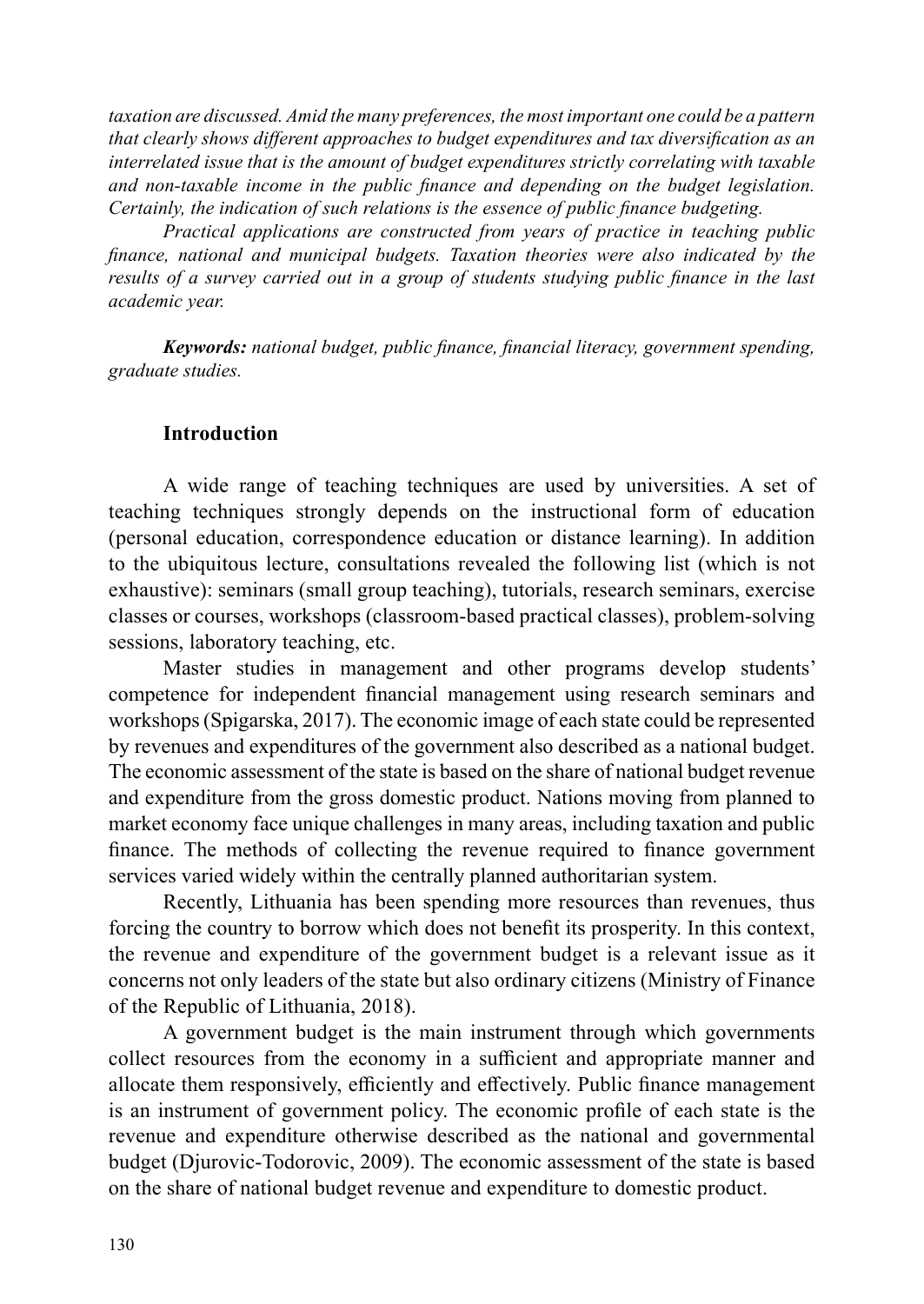This paper presents the advantages and disadvantages of different tax choices for national, government, and municipal budgets in relation to the tax burden on different segments of the society. It also aims to teach students the principles of government budget and taxation. Of the many benefits, the most important one might be that the scheme illustrates very clearly the different treatment of budget expenditure and tax diversification as an interrelated issue (OECD, 2012). That is, the amount of budget expenditure is strictly correlated with and dependent on taxable and non-taxable revenue structure. Overall, the results are promising and show that these educational resources make the learning process more efficient and dynamic.

## **Methodology**

On the basis of the materials prepared and presented by different budgets in groups, an overview is offered of how certain specified generic competences are perceived, what teaching/learning methods are or could be used to encourage their development, and how they are assessed. Further aims are to see how they are perceived by or, possibly, what their importance is for students and to investigate whether there are teaching-learning methods used in financial areas or in some countries or institutions. It can usefully be proposed as models of good practice or be of interest more generally in developing new insights into competence-based curriculum design and delivery. Additional research methods include the analysis of scientific literature, comparative analysis, visual representation and statistical data analysis. Methodology also used case studies and comparative budget analysis.

The methodological analysis used qualitative and quantitative research methods in the paper. The data were taken from the Statistics Lithuania and European financial institutions. Modification of full-time and part-time students and cadets was used for informal surveys. Moreover, an individual discussion with a group of students was used for implementing working syndicates for different budgetary projects. An additional value probably was created for students from the graduate studies at human resources management classes when they were included in the case analysis and study of the national and governmental budgets, particularly for studying public sector management. In the future, similar studies could also be implemented to students of other social sciences programs.

#### **National Budgets**

A case study in the undergraduate and graduate programs analyzes national and government budgets assessment from 2014 to 2018. Government budget revenue is a revenue to the state that the budget receives from taxes paid in the country, i.e. value added, profit, personal income, excise duties, etc. and non-tax revenue (property, income of budgetary institutions, etc. (Dubauskas, 2019). The overviewed Master study covers a five-year period of the government budget revenue (Ministry of Finance of the Republic of Lithuania, 2014-2018). Table 1 below presents a more detailed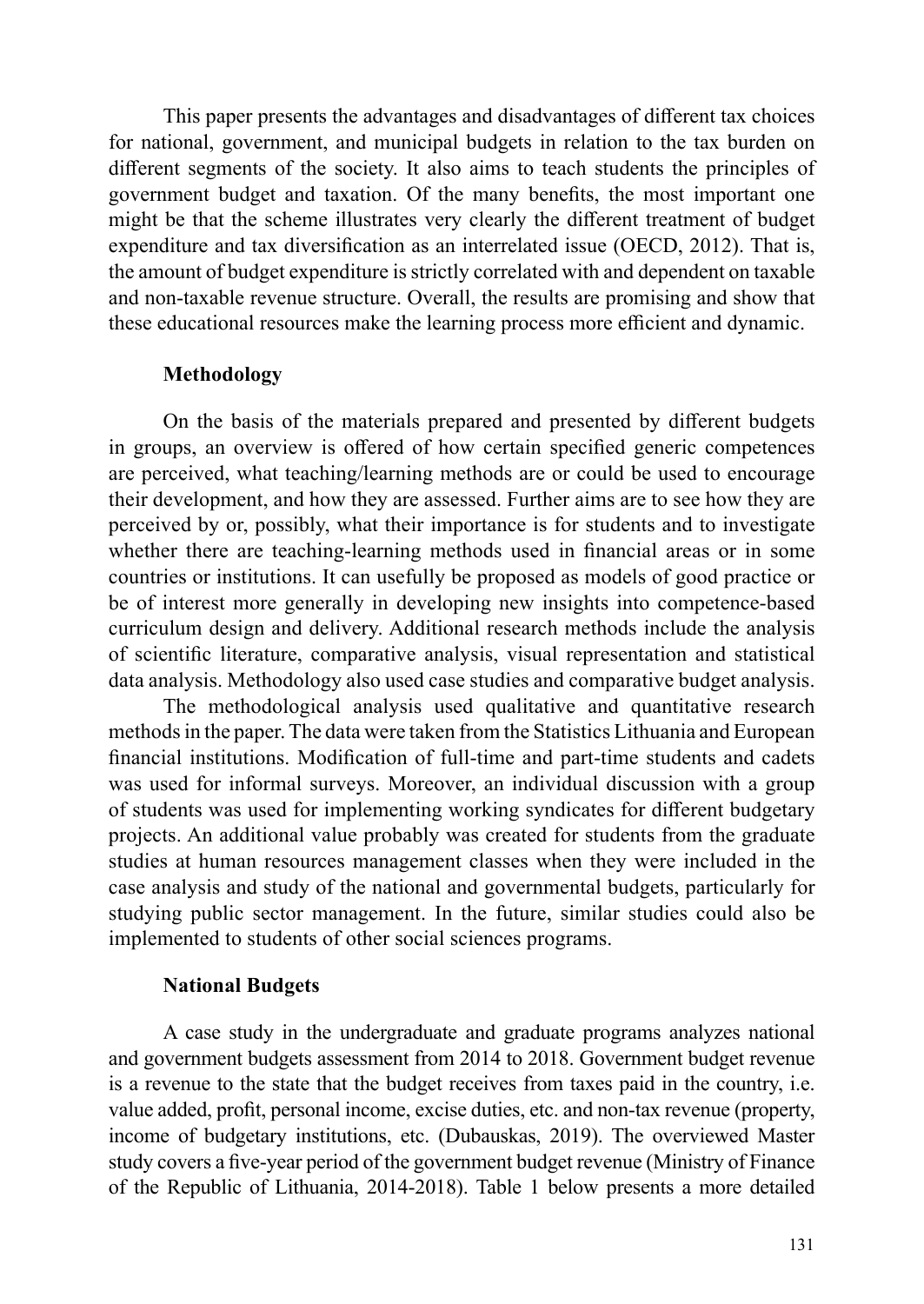examination of the structure of budget revenue and briefly analyzes each fiscal year.

| Revenue                   | 2014 | 2015 | 2016 | 2017 | 2018 |
|---------------------------|------|------|------|------|------|
| Total taxes               | 65.3 | 64.6 | 67.3 | 69.4 | 68.0 |
| Personal Income Tax (PIT) | 5.6  | 4.8  | 4.5  | 4.0  | 3.4  |
| Profit Tax                | 6.4  | 6.5  | 7.2  | 8.0  | 7.7  |
| Value Added Tax (VAT)     | 37.4 | 36.8 | 37.9 | 38.7 | 39   |
| <b>Excise Duties</b>      | 13.3 | 13.8 | 14.6 | 15.8 | 16   |
| Other Taxes               | 2.6  | 2.7  | 3.1  | 2.9  | 1.9  |
| Non-taxation Revenues     | 5.5  | 5.6  | 5.6  | 5.2  | 5.9  |
| <b>Asset Transactions</b> | 0.8  | 0.7  | 1.0  | 0.7  | 0.8  |
| European Union Support    | 28.4 | 29.1 | 26.1 | 24.7 | 25.3 |
| In total:                 | 100  | 100  | 100  | 100  | 100  |

**Table 1.** Structure of the government budget revenue (percent).

*Source:* author's calculations taken from the Statistics Lithuania, 2014-2020.

Finally, the research on government budget assignments is analyzed in the study program. An appropriation is the amount approved by the government budget (or the municipal budget) for expenditure and the acquisition of long-term tangible and intangible assets (hereinafter referred to as the "assets") which the assignment manager is entitled to receive from the government or municipal budgets to finance approved programs (Ministry of Finance of the Republic of Lithuania, 2014-2018).

The further step describes the assignments of the government budget for the period 2014-2018. A detailed examination of the structure of the budget appropriations is presented in Table 2. It briefly analyzes each financial year of the state budget allocation.

| <i><b>Assignments</b></i>          | 2014  | 2015  | 2016  | 2017  | 2018  |
|------------------------------------|-------|-------|-------|-------|-------|
| <b>General Government Services</b> | 19.22 | 17.94 | 18.65 | 17.25 | 15.74 |
| Defence                            | 4.94  | 5.95  | 8.11  | 9.84  | 1.07  |
| Public Order and Public Protection | 8.28  | 7.34  | 7.21  | 7.74  | 7.88  |
| Economics                          | 25.31 | 26.59 | 25.44 | 22.89 | 24.01 |
| <b>Environmental Protection</b>    | 3.38  | 3.21  | 1.66  | 1.76  | 1.90  |
| Housing and Utility                | 0.29  | 2.02  | 1.37  | 0.94  | 0.82  |
| <b>Health Protection</b>           | 7.16  | 6.94  | 7.00  | 7.21  | 7.45  |
| Recreation Culture and Religion    | 2.63  | 2.71  | 3.10  | 3.26  | 3.27  |
| Education                          | 17.24 | 15.44 | 14.72 | 15.17 | 13.93 |
| Social Security                    | 11.55 | 11.86 | 12.75 | 13.93 | 14.93 |
| In total:                          | 100   | 100   | 100   | 100   | 100   |

Table 2. Government budget assignments (percent).

*Source:* author's calculations taken from the Statistics Lithuania, 2014-2020.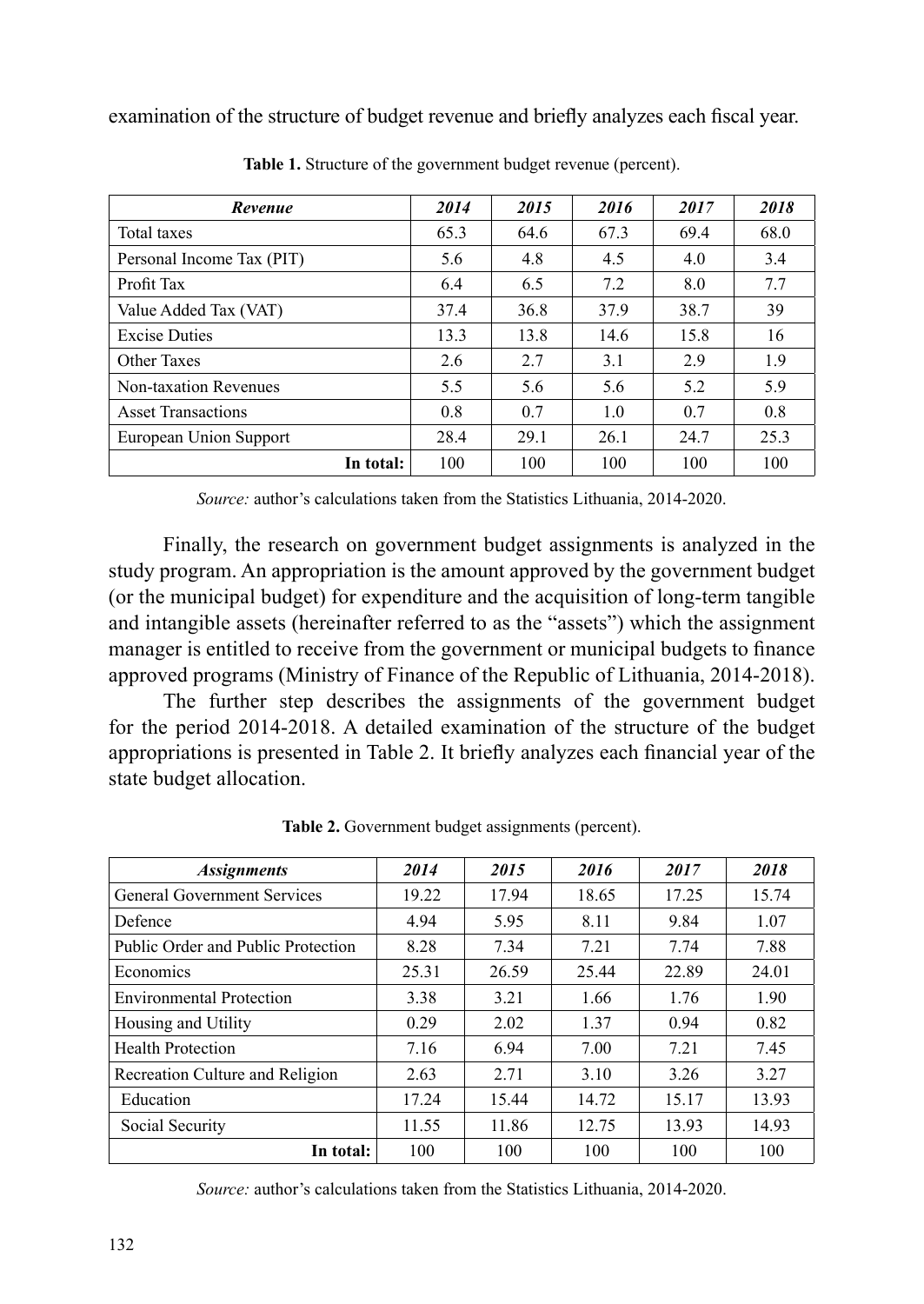The feedback of the Master programs students on the study may allow us to adapt training programs to changing conditions (Durband, 2012). The knowledge gained enables us to adapt the implemented training programs to the expectations of students and the labor market. Nevertheless, it should be noted that the choice of teaching methods and techniques primarily depends on the implemented content of the program and the type of recipients. As this will allow us to adapt and select the methods and techniques of conducting didactic classes to the intended goals, knowledge in this area should be the subject of future research.

# **Conclusions**

Learning about government budget and public finance could be necessary for Human Resource Management and National Security graduate program students and their independent thinking. Budget is a revenue and expenditure plan for a current state of the year consisting of state and municipal budgets. Correct budgeting requires the compliance with the basic principles of budgeting: reality, integrity, publicity, completeness, generality, balance and programming. Each budget has its own functions: economic regulation, redistribution of national income and gross domestic product, control of centralized monetary resources and financing of state functions. Budget revenue comprises tax and non-tax revenues.

Tax revenue is further divided into direct and indirect taxes. Most of the revenues of the Republic of Lithuania comes from taxes, such as value added tax, personal income tax, excise duties and corporation taxes. There are several ways to classify costs: departmental, branch, economic, mixed, target, functional, and economic. Government budget expenditure includes public investment, social benefits, consumption expenditure, and debt service. Moreover, public expenditure is shaped not by how it is but by following certain principles. Government budget revenue comes from taxes paid in the country (value added, profit, personal income, excise duties, etc.) and non-tax revenue (property, income of budgetary institutions, etc.).

Value added tax and excise taxes accounted for the largest share of the state budget revenue in the period 2014-2018. Also, a large part of the revenue comes from the European Union support. In the mentioned period, the largest share of the allocations for all periods was made by the economy, i.e. 22-26 percent. There is also a great deal of attention paid to other general government services as well as to education and social security. Housing and utilities are the smallest ones, with only 1-2 percent of total allocations for all periods.

The research may allow the adjustment of the teaching programs to the changing conditions. The knowledge gained allows tailoring of the implemented teaching programs to both the students' expectations as well as to the labor market expectations. However, it should be noted that the selection of the teaching methods and techniques primarily depends on the program content realized and the type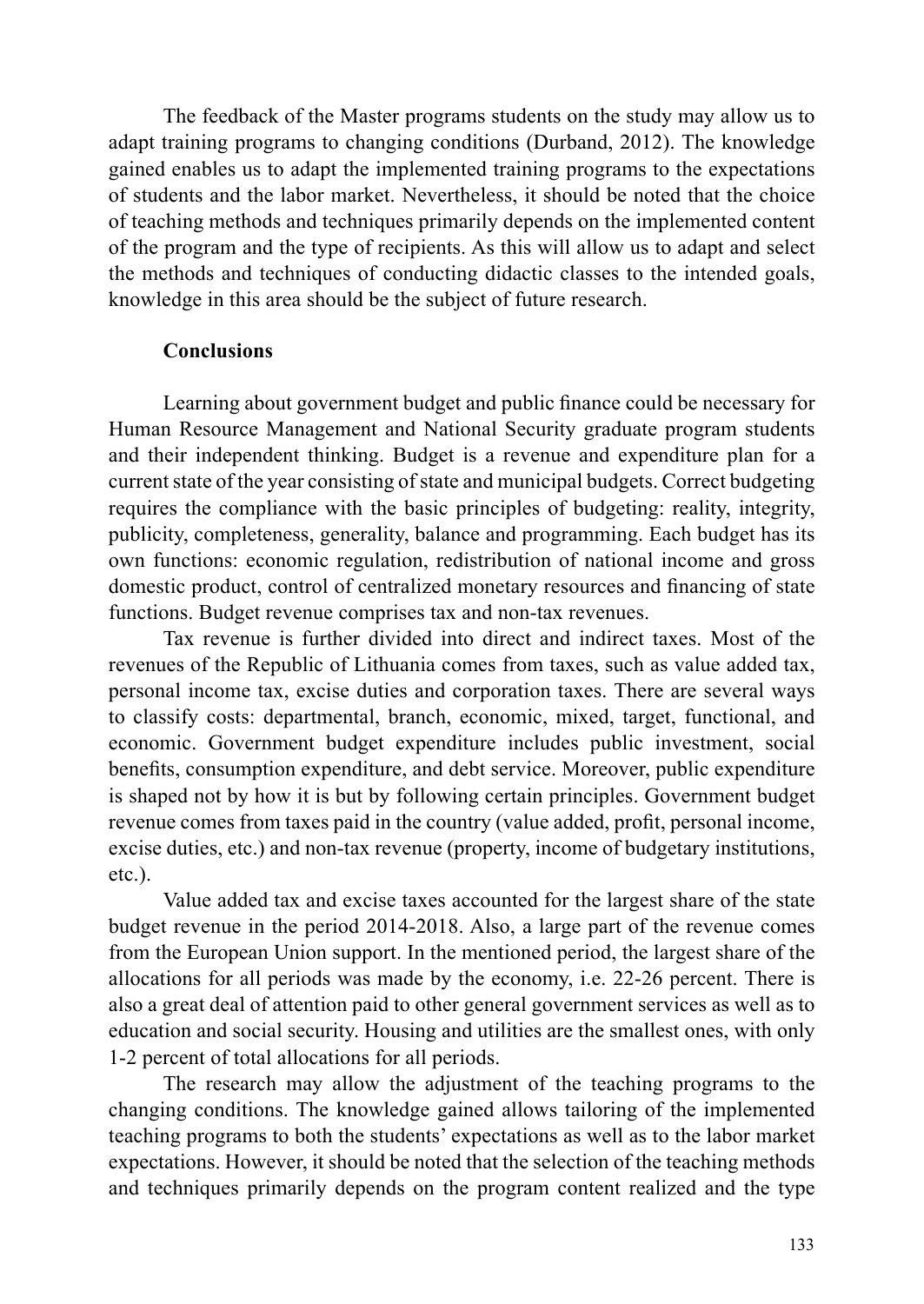of recipients. It will allow the adaptation and selection of the methods and the techniques of conducting didactic classes to the targets assumed.

This study could be innovative in the sense that it investigates the relevance of using the specific approaches to attract students to the studies and, at the same time, to motivate them to learn the subject in order to obtain a better final grade.

# **References**

1. Djurovic-Todorovic, J., Djordjevic, M. (2009). *The Importance of Public Expenditure Management in Modern Budget Systems*. Economics and Organization. Vol. 6, No. 3, p. 287-294.

2. Dubauskas, G., Potential Influence of Tax Inequality on Sustainable Public Management. Journal of Security and Sustainability Issues. Vilnius: Generolo Jono Žemaičio Lietuvos karo akademija. 2019, Vol. 8, No. 4, p. 773-782.

3. Durband, D. B., Britt, S. L. (2012). *Student Financial Literacy - Campus-Based Program Development*. Springer Science, p. 2-190.

4. Ministry of Finance (MoF) of the Republic of Lithuania. *The State Budget (2014).* [2019-10-21]. Retrieved from the Internet: https://finmin.lrv.lt/lt/veiklossritys/biudzetas/2014-m-biudzetas.

5. Ministry of Finance (MoF) of the Republic of Lithuania. *The State Budget, (2015)*. [2019-10-22]. Retrieved from the Internet: https://finmin.lrv.lt/lt/veiklossritys/biudzetas/finmin.lrv.lt/lt/veiklos-sritys/ biudzetas/patvirtinti-biudzetai/ issami-informacija-apie-2015-m-biudzetas.

6. Ministry of Finance (MoF) of the Republic of Lithuania. *The State Budget (2016)*. [2019-10-20]. Retrieved from the Internet: https://finmin.lrv.lt/ lt/veiklos-sritys/biudzetas/finmin.lrv.lt/lt/veiklos-sritys/ biudzetas/ patvirtintasbiudzetas/2016-m-biudzetas.

7. Ministry of Finance (MoF) of the Republic of Lithuania. *The State Budget (2017)*. [2019-10-20]. Retrieved from the Internet: https://finmin.lrv.lt/lt/veiklossritys/biudzetas/2017-m-biudzetas.

8. Ministry of Finance (MoF) of the Republic of Lithuania. *The State Budget (2018).* [2019-10-20]. Retrieved from the Internet: https://finmin.lrv.lt/lt/veiklossritys/biudzetas/patvirtinti-biudzetai/2018-m-biudzetas/ issami-informacija-apie-2018-m-biudzetas.

9. Organisation for Economic Co-operation and Development, OECD, (2012). *OECD Best Practices for Budget Transparency*. OECD Journal on Budgeting, Volume 1, No. 3, Note from the Editors.

10. Spigarska, E., Majerowska, E. (2017). *Economic and Social Factors of Studying Finance and Accounting: The Case of the Master Degree Students at the University Of Gdansk.* EDULEARN17 Proceedings, p. 553-559.